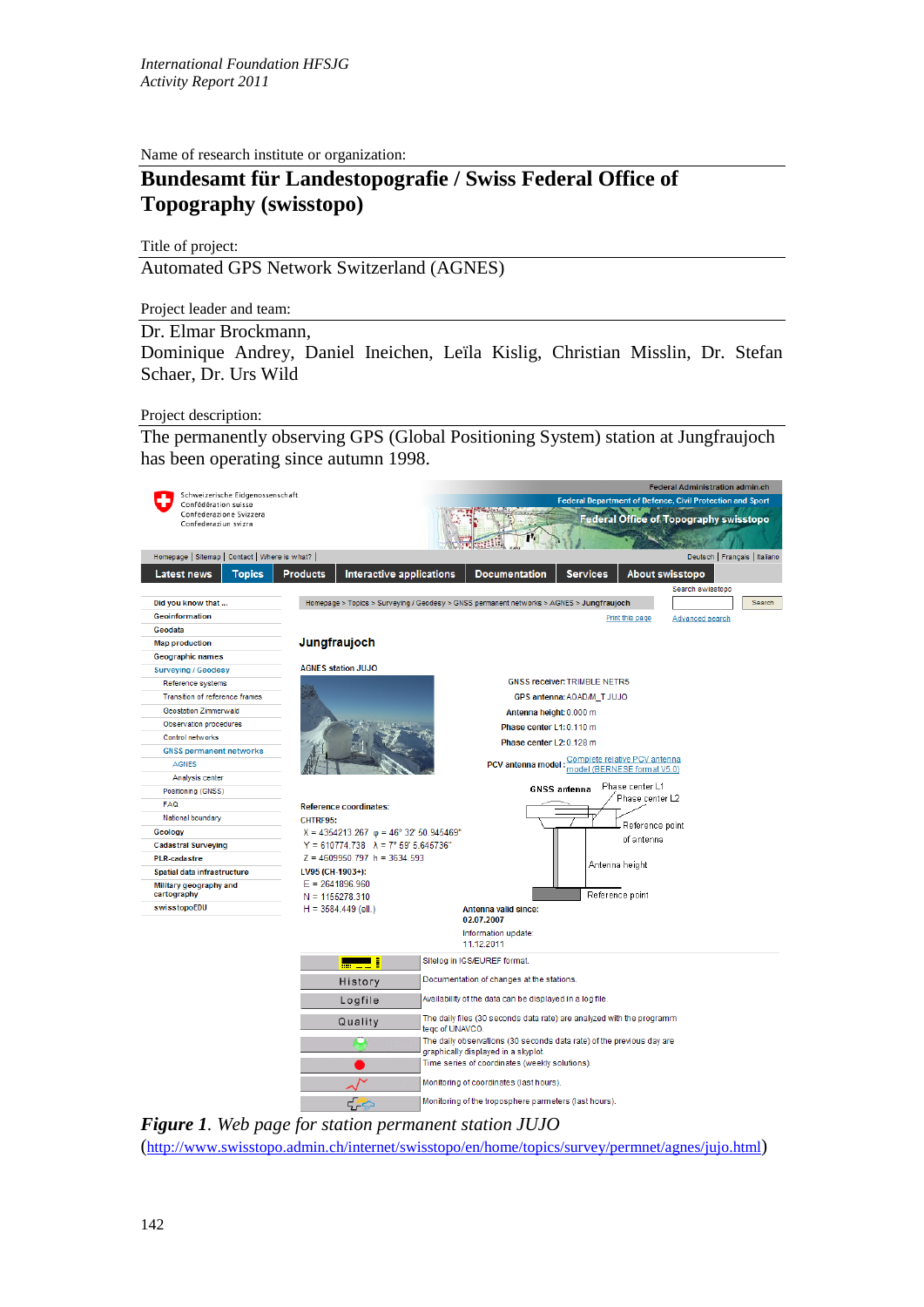The station is part of the Automated GNSS Network of Switzerland (AGNES) consisting presently of 31 sites, partly equipped with GPS and GPS-GLONASS (the Russian equivalent of GPS) combined receivers and antennas. Due to the extreme weather conditions a special antenna is installed at Jungfraujoch. This antenna is unfortunately not capable of receiving the Russian GLONASS satellite data.

This year, we give in our report plots and information for the station available from our web [http://www.swisstopo.ch/pnac.](http://www.swisstopo.ch/pnac) The web system displays important information concerning meta data (equipment installed) for all stations and gives access to plots concerning data completeness, quality, and results (coordinates and troposphere parameters).

Fig 1 shows the station page for JUJO, available in 4 languages. At the top of the page general information and information concerning the recently installed equipment can be found. The lower part of the web page contains several buttons that lead to more detailed information. Clicking on  $\Box$   $\Box$  (Sitelog in IGS/EUREF format) displays a log file that lists all relevant equipment changes for the station in the past. Another button accesses a plot showing the completeness of the observations for the complete time series (see Fig.2). Since the beginning, JUJO provides data without greater interruptions.

The plot shown in Fig. 3 is available when clicking on  $\Box$ 

As an example, Fig. 4 shows a plot derived from analyzing the GPS data. Based on daily analyses, weekly averaged coordinates are derived and combined. A repeatability of about 2 mm in the horizontal component and 6 mm in the vertical is reached. This is, compared to other stations of the network, one of the worst performances. Nevertheless, due to the long time span, interesting conclusions can be drawn, such as vertical velocities. Switzerland and especially the Alps are still rising compared to the European tectonic plate (Fig 5). According to our present results, stations of the Swiss midlands (such as Zimmerwald geostation) are rising with about 1.3 mm/year compared to the European plate. Jungfraujoch is rising 3.3 mm/year (2 mm/year relative to ZIMM).



*Figure 2. Quality values, derived with the program "teqc", indicating the number of GPS observations per day, the completeness and noise values for multipath on pseudo-code observations on the frequencies L1 and L2.*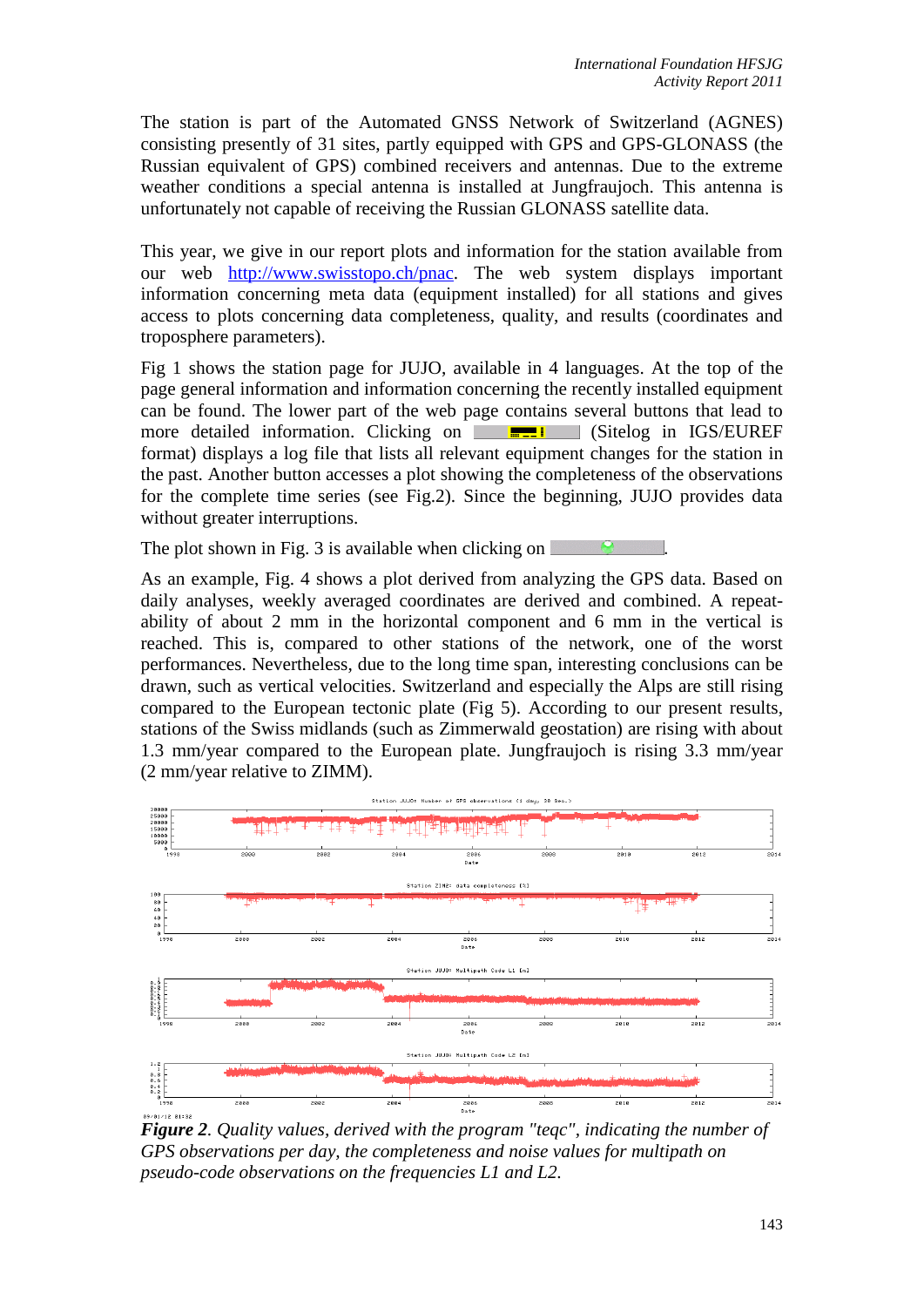

*Figure 3. Skyplot of the GPS observation collected at the station on the previous day. Red points indicate missing observations on the second frequency.*



*Figure 4. Coordinate repeatability derived from weekly solutions.*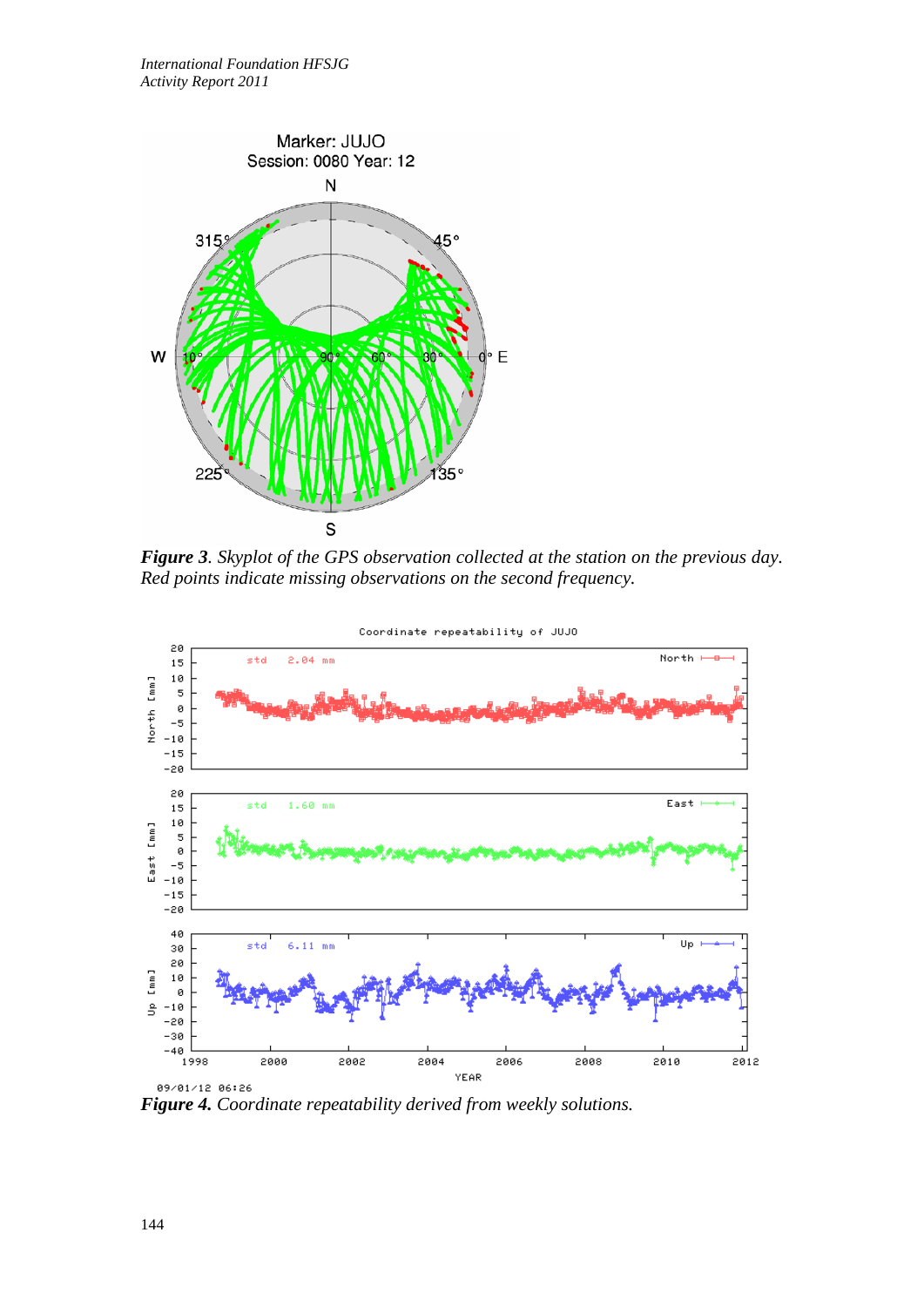

*Figure 5. Vertical velocities derived for the permanent stations of the AGNES network. European stations of the stable part of the European tectonic plate (located in Germany, Poland, France) are assumed to have zero velocities.*

Key words:

GPS, GLONASS, GNSS, Meteorology, Positioning, Integrated Water Vapour, Zenith Path Delay, GPS Tomography, Geotectonics

Internet data bases:

http://www.swisstopo.ch/pnac; http://egvap.dmi.dk/; http://www.iapmw.unibe.ch/research/projects/STARTWAVE/

Collaborating partners/networks:

Astronomical Institute (AIUB), University of Bern MeteoSwiss, Zurich and Payerne Institute of Applied Physics (IAP), University of Bern Institute of Geodesy and Photogrammetry, ETH Zürich E-GVAP II (EUMETNET GPS Water Vapor Programme)

Scientific publications and public outreach 2011:

## **Conference papers**

Brockmann E., D. Ineichen, M. Kistler, U. Marti, S. Schaer, A. Schlatter, B. Vogel, A. Wiget, U. Wild (2011): Geodetic activities at swisstopo presented to the EUREF2011 Symposium. Subcommission for the European Reference Frame (EUREF), Chisinau, May 25-28, 2011.